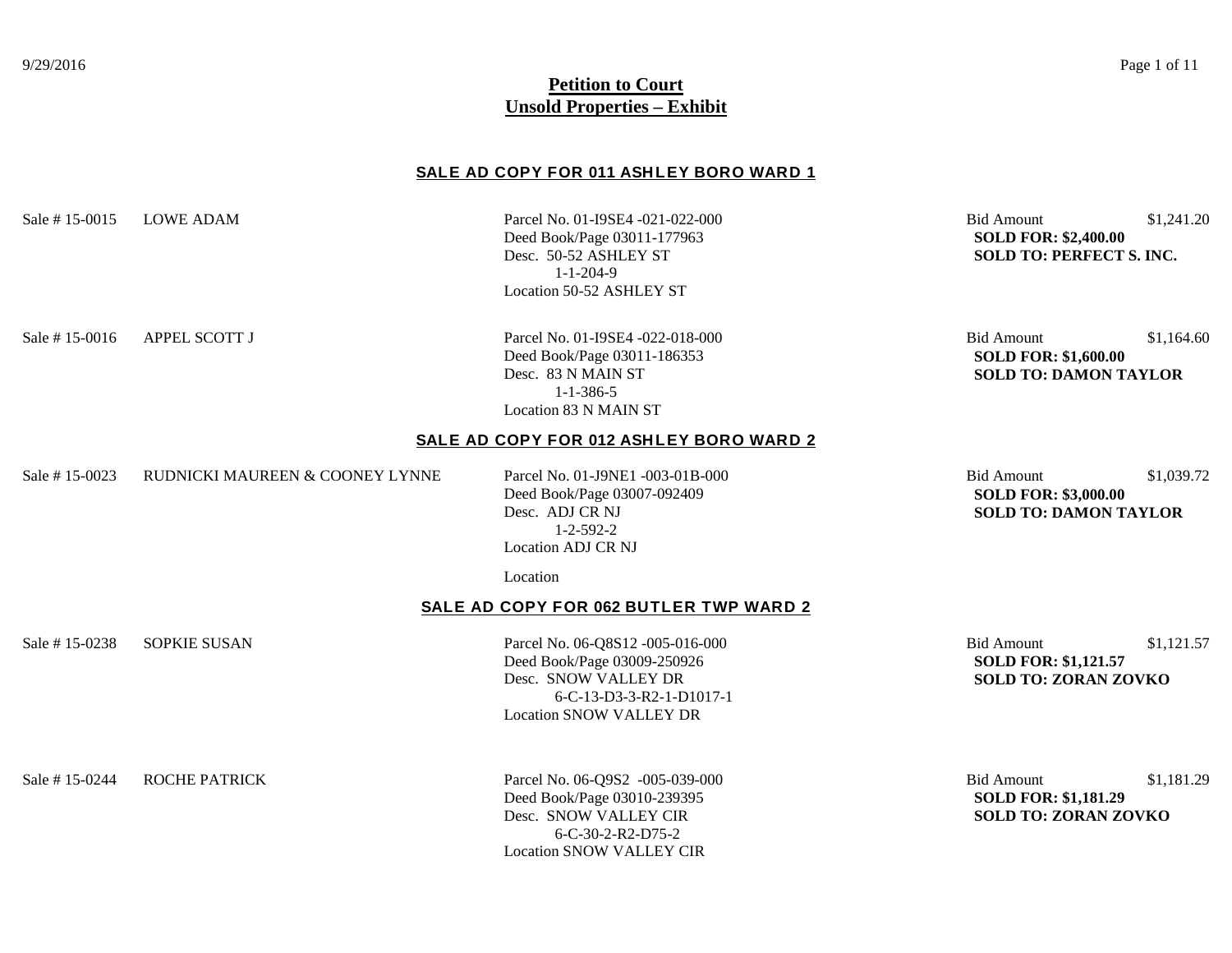# **SALE AD COPY FOR 100 DALLAS TWP**

| Sale #15-0345 | <b>HONS ROBERT</b>        | Parcel No. 10-C7S3 -002-004-000<br>Deed Book/Page 03007-088029<br>Desc. WARREN AVE<br>$10-573-3$<br><b>Location WARREN AVE</b>                | <b>Bid Amount</b><br><b>SOLD FOR: \$2,800.00</b><br><b>SOLD TO: BOVO RENTALS</b>                   | \$1,054.00 |
|---------------|---------------------------|-----------------------------------------------------------------------------------------------------------------------------------------------|----------------------------------------------------------------------------------------------------|------------|
| Sale #15-0354 | <b>FOGARTY SEAN</b>       | Parcel No. 10-C8S4 -001-012-000<br>Deed Book/Page 03011-053168<br>Desc. 2619 LOWER DEMUNDS RD<br>$10-924-8$<br>Location 2619 LOWER DEMUNDS RD | <b>Bid Amount</b><br><b>SOLD FOR: \$40,000.00</b><br><b>SOLD TO: HANOVER MOTOR</b><br><b>SALES</b> | \$2,146.34 |
| Sale #15-0398 | <b>BARTIKOWSKY MAX</b>    | Parcel No. 10-D8S5 -012-004-000<br>Deed Book/Page 00660-000263<br>Desc. WILLIAM AVE<br>10-192<br><b>Location WILLIAM AVE</b>                  | <b>Bid Amount</b><br><b>SOLD FOR: \$1,038.44</b><br><b>SOLD TO: JAMIE</b><br><b>MCDERMOTT</b>      | \$1,038.44 |
| Sale #15-0427 | <b>BAKER ROBERT ET UX</b> | Parcel No. 10-E8S3 -008-04A-000<br>Deed Book/Page 00778-000297<br>Desc. .136AC<br>10-2187<br><b>Location OVERBROOK AVE</b>                    | <b>Bid Amount</b><br><b>SOLD FOR: \$1,200.00</b><br><b>SOLD TO: JAMIE</b><br><b>MCDERMOTT</b>      | \$1,062.32 |
|               |                           | <b>SALE AD COPY FOR 130 DENNISON TWP</b>                                                                                                      |                                                                                                    |            |
| Sale #15-0494 | <b>KEARNS JUNE</b>        | Parcel No. 13-O12S1 -009-005-000<br>Deed Book/Page 01660-000820<br>Desc. 9 MIDDLEBURG RD<br>$13 - 25 - 1$<br><b>Location 9 WALNUT ST</b>      | <b>Bid Amount</b><br><b>SOLD FOR: \$1,140.50</b><br><b>SOLD TO: JAMIE</b><br><b>MCDERMOTT</b>      | \$1,140.50 |
|               |                           | <b>SALE AD COPY FOR 143 DURYEA BORO WARD 3</b>                                                                                                |                                                                                                    |            |
| Sale #15-0538 | RANDAZZA ROSS & VALERIA   | Parcel No. 14-D12NW3-014-009-000<br>Deed Book/Page 03005-209981<br>Desc. 525 NEW ST                                                           | <b>Bid Amount</b><br><b>SOLD FOR: \$4,500.00</b><br><b>SOLD TO: NORTH EAST</b>                     | \$1,284.34 |

Location 525 NEW ST

14-3-107-2-D1-2 **PENNSYLVANIA LAND BANK**

9/29/2016 Page 2 of 11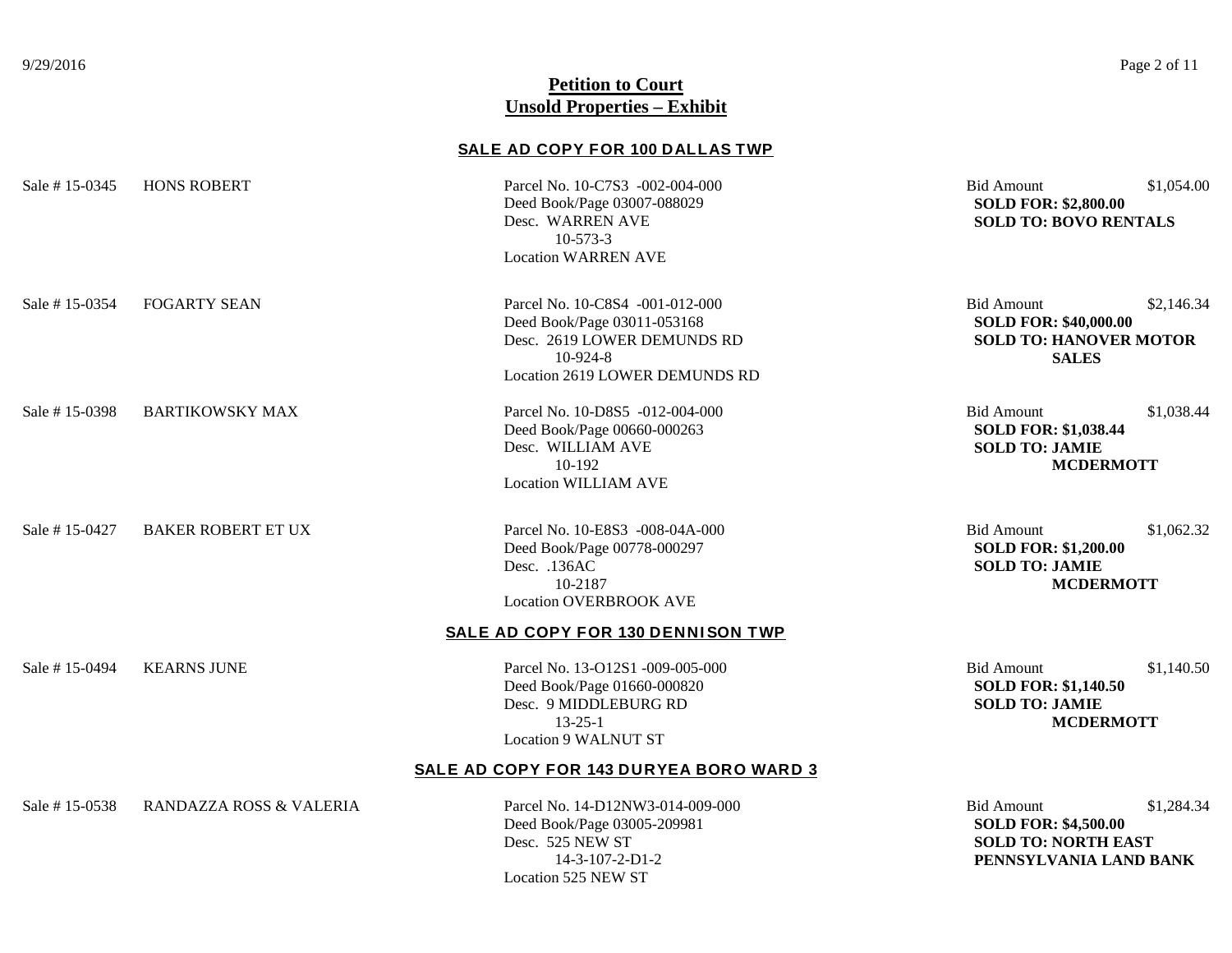#### **SALE AD COPY FOR 161 EXETER BORO WARD 1**

Sale # 15-0595 MEIXELL ROBERT H Parcel No. 16-D11S1 -006-004-000 Bid Amount \$1,035.48

Deed Book/Page 02144-001048 **SOLD FOR: \$1,500.00** Desc. 1096 OLD EXETER AVE **SOLD TO: JAMIE** Location 1096 OLD EXETER AVE

16-1-36-D1-5 **MCDERMOTT**

## **SALE AD COPY FOR 162 EXETER BORO WARD 2**

Deed Book/Page 03015-109548 **SOLD FOR: \$15,000.00** Desc. 209 SUSQUEHANNA AVE **SOLD TO: MELISSA IDE** 16-2-122-2 Location 209 SUSQUEHANNA AVE

Sale # 15-0608 KELLER GLENN **Parcel No. 16-E11NW3-005-008-000** Bid Amount \$1,158.38

Sale # 15-0628 SOLIMINI JACK Parcel No. 16-D10 -T02-039-001 Bid Amount \$1,091.48

**SALE AD COPY FOR 164 EXETER BORO WARD 4**

Deed Book/Page 00000-000000 **SOLD FOR: \$1,091.48** Desc. PAD 39 **SOLD TO: DAMON TAYLOR** 16-4-T-1749-1-2 Location 39 MT LOOKOUT TRCT

## **SALE AD COPY FOR 184 EDWARDSVILLE WARD 4**

Sale # 15-0741 SCOTT CLAUDE & VIRGINIA  $P$ arcel No. 18-G9S2 -010-017-000 Bid Amount \$1,264.72

Deed Book/Page 03004-262287 **SOLD FOR: \$12,000.00** 18-4-114-5 Location 20 CHURCH ST

Desc. 20 CHURCH ST **SOLD TO: HAMIDY IBRAHIM**

#### **SALE AD COPY FOR 190 FAIRMOUNT TWP**

Sale # 15-0764 PHILLIPS HARRISON + EVELYN Parcel No. 19-G1 -00A-021-000 Bid Amount \$1,180.09

Deed Book/Page 02707-001052 **SOLD FOR: \$13,000.00** 19-77-D1-1 Location 237 OLD TIOGA TPKE

Desc. 237 OLD TIOGA TPKE **SOLD TO: CHARLES SHIBER**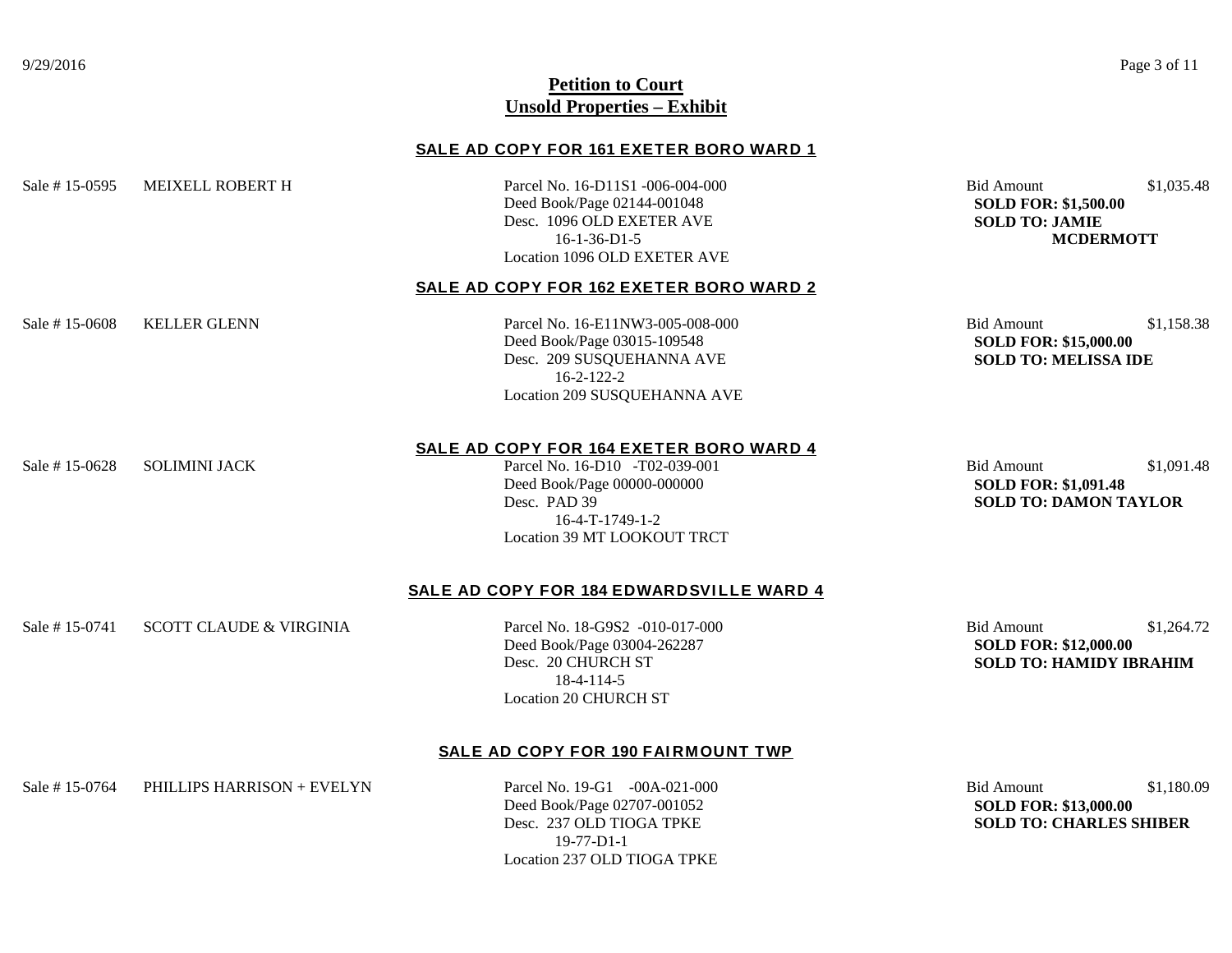Sale # 15-0780 HIGGINS LAWRENCE W Parcel No. 19-H2 -00A-47F-000 Bid Amount \$1,126.35

Deed Book/Page 03007-023761 **SALE VOIDED** Desc. BURMA RD **CONTINUED BANKRUPTCY**  19-105-3-D3A-2 Location BURMA RD

# **SALE AD COPY FOR 211 FORTY FORT BORO WARD 1**

Sale # 15-0813 WALTON MARILYN Parcel No. 21-G10NW4-013-010-000 Bid Amount \$1,310.90

Deed Book/Page 03006-312251 **SOLD FOR: \$29,000.00** 21-1-29-4 Location 69 BUTLER ST

Desc. 69 BUTLER ST **SOLD TO: JOSEPH M. WINCEK**

#### **SALE AD COPY FOR 230 FOSTER TWP**

Sale # 15-0904 HAUZE RENA & ADAM L JR & KENVIN L M Parcel No. 23-010S1 -003-009-000 Bid Amount \$1,391.88

Deed Book/Page 01951-000120 **SOLD FOR: \$1,391.88** Desc. SANDY VALLEY RD **SOLD TO: JAMIE** Location SANDY VALLEY RD

23-609-1 **MCDERMOTT**

Sale # 15-0918 YOUNG ELAINE Parcel No. 23-Q11S10-003-003-000 Bid Amount \$1,196.43 Deed Book/Page 03005-328058 **SOLD FOR: \$1,196.43** Desc. MOUNTAIN TER **SOLD TO: STEVEN** Location MOUNTAIN TER

> 23-474-3-D715-1-D1-2-D22-1 Location SHADE TREE RD

23-659-4-D2-1-D8-3 **YANKANICH**

#### **SALE AD COPY FOR 252 HANOVER TWP WARD 2**

Deed Book/Page 03004-114437 **SOLD FOR: \$32,000.00** 25-C-2-D3-R2-6 **COMMUNITY BANK** Location 66 R E LIBERTY ST

Sale # 15-1027 SVL REALTY LLC Parcel No. 25-I9SE1 -007-001-000 Bid Amount \$1,344.33 Desc. 66 R E LIBERTY ST **SOLD TO: FIRST KEYSTONE**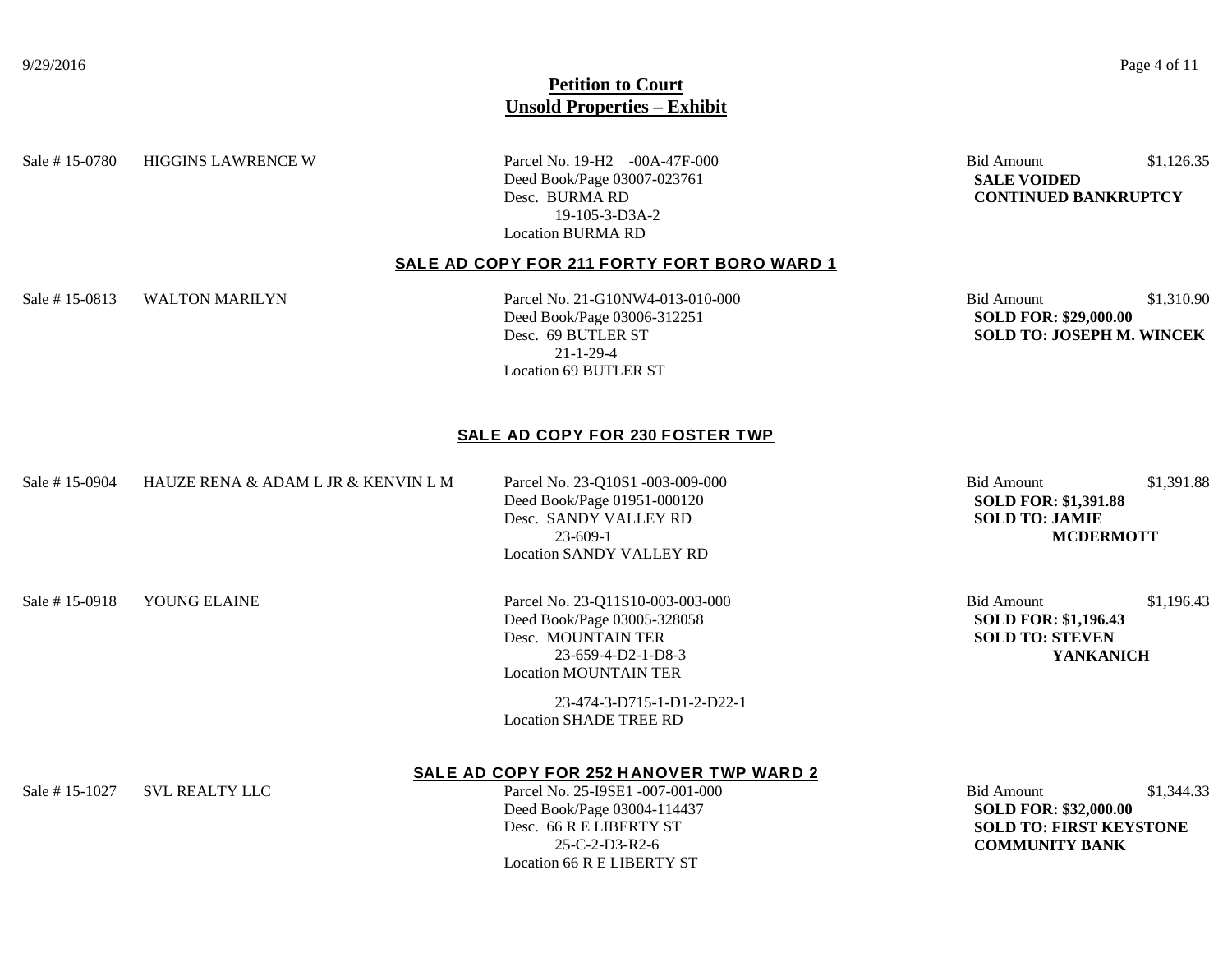#### 9/29/2016 Page 5 of 11

# **Petition to Court Unsold Properties – Exhibit**

#### Sale # 15-1034 MICHALAK ALEXANDER J SUCESR TRUSTEE Parcel No. 25-I9SE1 -015-11A-000 Bid Amount \$1,493.52

Deed Book/Page 03014-124098 **SOLD FOR: \$14,000.00** Desc. 771 HAZLE ST **SOLD TO: MELISSA IDE** 25-2-285-1-D1-35 Location 771 HAZLE ST

#### **SALE AD COPY FOR 254 HANOVER TWP WARD 4**

Sale # 09-1173 JANUSZEWSKI MARY AND ROSEMARY Parcel No. 25-4-65-8 Bid Amount \$1,954.75

Deed Book/Page 01895-000415 **SOLD FOR: \$6,500.00** Desc. 154 DIVISION ST **SOLD TO: JAMIE** Location 154 DIVISION ST

#### **SALE AD COPY FOR 255 HANOVER TWP WARD 5**

Sale # 15-1080 NOWOSADSKI CHESTER Parcel No. 25-I8S2 -011-01B-000 Bid Amount \$1,118.29

Deed Book/Page 01588-000573 **SOLD FOR: \$13,000.00** Desc. 78 PULASKI ST **SOLD TO: MOUNIROU**  Location 78 PULASKI ST

25-4-65-8 **MCDERMOTT**

25-5-208-2-D1-1 **OUANDAOGO**

## **SALE AD COPY FOR 257 HANOVER TWP WARD 7**

Sale # 15-1129 ARIAS-PANIAGUA FRANCISCO S Parcel No. 25-J9NW4 -003-16A-000 Bid Amount \$1,160.75

Deed Book/Page 03012-227213 **SOLD FOR: \$8,500.00** 25-C-2-R7-D15-3 **GASPARD** Location 204 BOLAND AVE

**SOLD TO: GUERLIE MARIE** 

Sale # 15-1132 JULA WANDA  $P$ arcel No. 25-I9NW4 -007-014-000 Bid Amount \$1,320.03 Deed Book/Page 01666-000418 **SOLD FOR: \$18,000.00** Desc. 239 BOLAND AVE **SOLD TO: PERFECT S INC.** 25-7-450-2 Location 239 BOLAND AVE

# **SALE AD COPY FOR 261 HAZEL TWP WARD 1**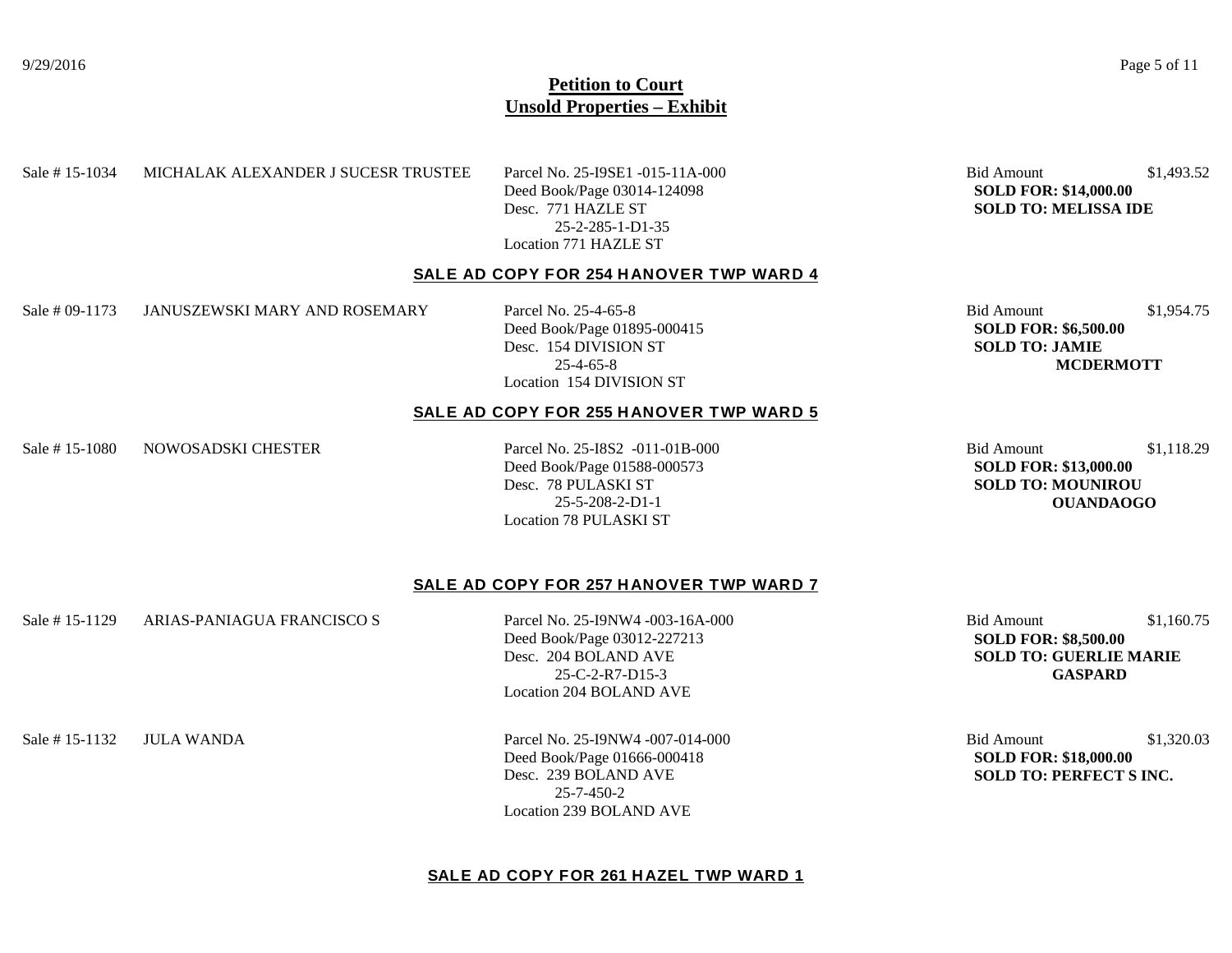Sale # 15-1195 BERLANDO VIRGINIA A ETAL Parcel No. 26-S8S7 -003-020-000 Bid Amount \$1,193.55

Deed Book/Page 02166-000387 **SOLD FOR \$1,193.55** Desc. 18 BACK ST **SOLD TO: KENNETH F.** 

26-C-305-D3-R Location 18 BACK ST

## **SALE AD COPY FOR 262 HAZEL TWP WARD 2**

Sale # 10-1121 RAY CYNTHIA S. 26-S9 Parcel No. 26-S8-00A-VAR-000 Bid Amount \$2,369.14

Deed Book/Page 03008-226062<br>Desc. HAYES ST **SOLD TO: GUERLIE** Location HAYES ST

**SOLD TO: GUERLIE MARIE** 26-2-247-3 **GASPARD**

**SWORDS**

Sale # 15-1438 PIACENTI WILLIAM & SUSAN Parcel No. 26-V7S2 -002-008-000 Bid Amount \$1,344.89

Deed Book/Page 02099-000324 **SOLD FOR: \$3,700.00** Desc. 320 COAL ST **SOLD TO: ZORAN ZOVKO** 26-2-1130-8 Location 320 COAL ST

# **SALE AD COPY FOR 290 HUNLOCK TWP**

Sale # 15-1505 SKINDELESKI THOMAS Parcel No. 29-J5 -00A-28H-000 Bid Amount \$981.78

Deed Book/Page 01831-000936 **SOLD FOR \$2,200.00** 29-731 Location KOLB LN

Desc. KOLB LN **SOLD TO: GENE W. FAULLS**

## **SALE AD COPY FOR 300 HUNTINGTON TWP**

Deed Book/Page 03012-013719 **SOLD FOR: \$2,200.00** Desc. MARSH CREEK RD **SOLD TO: WILLIAM B.**  30-148-11 **DAGGETT** Location MARSH CREEK RD

Sale # 15-1530 MENKO D ADAM Parcel No. 30-K2 -00A-010-000 Bid Amount \$1,132.13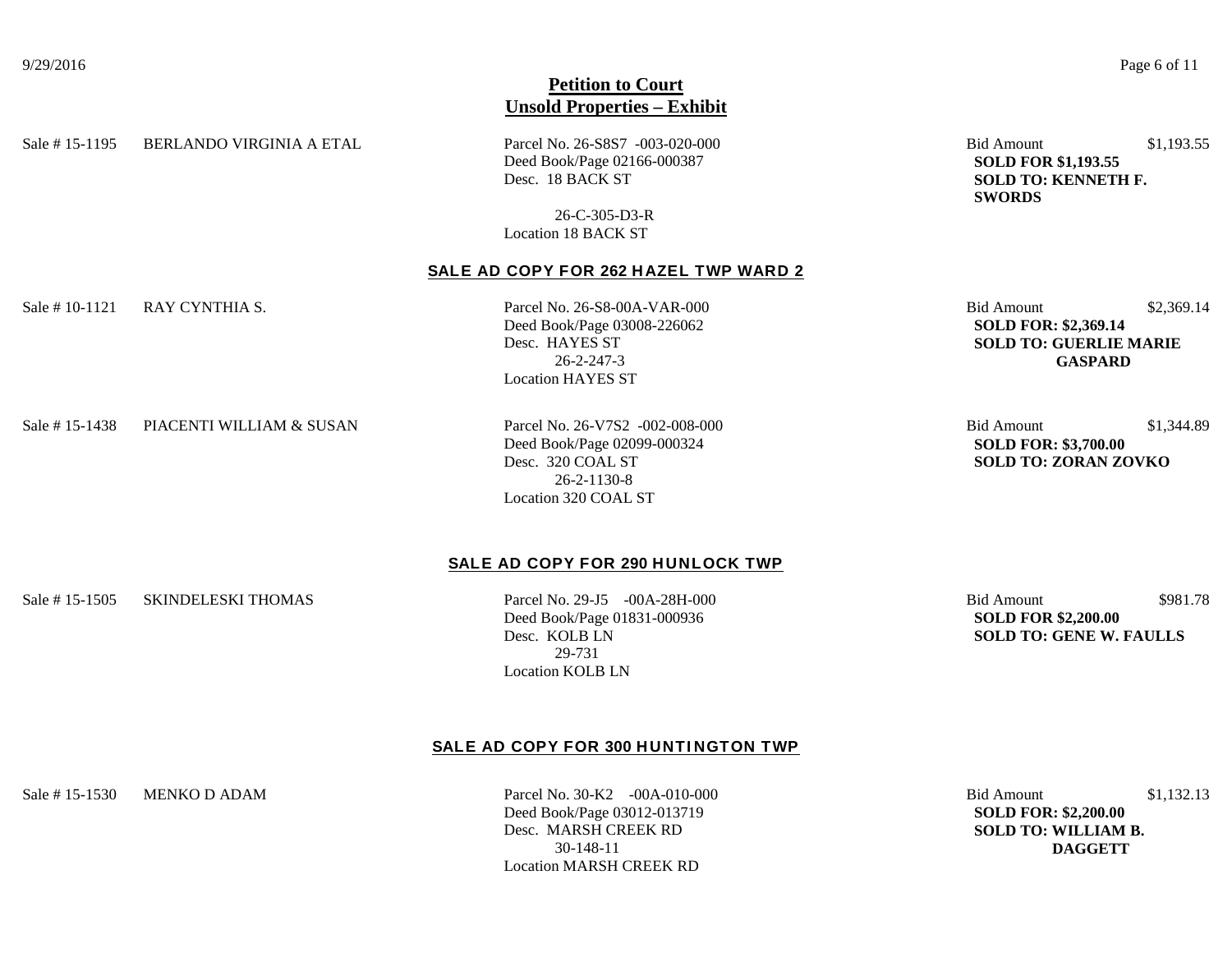#### **SALE AD COPY FOR 343 KI NGSTON BORO WARD 3**

Sale # 15-1661 GUNSTER FLORENCE K Parcel No. 34-G9SE1 -020-020-000 Bid Amount \$1,102.51

Deed Book/Page 02026-001128 **SOLD FOR: \$13,000.00** 34-3-260-D1-D1-1 Location 404 CHESTNUT ST

**SOLD TO: CHII HOLDINGS** 

#### **SALE AD COPY FOR 384 LARKSVILLE BORO WARD 4**

Sale # 15-1852 KAROLSKI HENRY & SYLVIA Parcel No. 38-H9S1 -000-VAR-000 Bid Amount \$1,062.46

Deed Book/Page 01771-000819 **SOLD FOR: \$3,500.00** 38-4-68-D1-D8 Location CLEARVIEW DR

Desc. CLEARVIEW DR **SOLD TO: BOVO RENTALS II**

## **SALE AD COPY FOR 42A NANTICOKE CITY WARD 10**

Sale # 15-2084 PERSONALLY YOURS INC Parcel No. 42-J7SE1 -028-02A-000 Bid Amount \$1,963.64

**Deed Book/Page 02597-001162 SOLD FOR: \$23,000.00**<br> **Desc. 39 W CHURCH ST** SOLD TO: ZORAN ZO 42-10-195-D1-1 Location 39 W CHURCH ST

**SOLD TO: ZORAN ZOVKO** 

Sale # 15-2116 MAXWELL KEITH Parcel No. 42-J7SE1 -014-020-000 Bid Amount \$1,333.24

#### **SALE AD COPY FOR 42C NANTICOKE CITY WARD 12**

Deed Book/Page 02284-001012 **SOLD FOR: \$15,000.00** 42-12-41-1-D1-2 Location 732 S MARKET ST

Desc. 732 S MARKET ST **SOLD TO: BOVO RENTALS II**

## **SALE AD COPY FOR 462 NEWPORT TWP WARD 2**

Deed Book/Page 03004-017195 **SOLD FOR: \$1,181.94** 46-2-476-2 Location 118 W MAIN ST

Sale # 15-2230 JOHANSON JOHN Parcel No. 46-K6S1 -013-011-000 Bid Amount \$1,181.94 **SOLD TO: DAMON TAYLOR**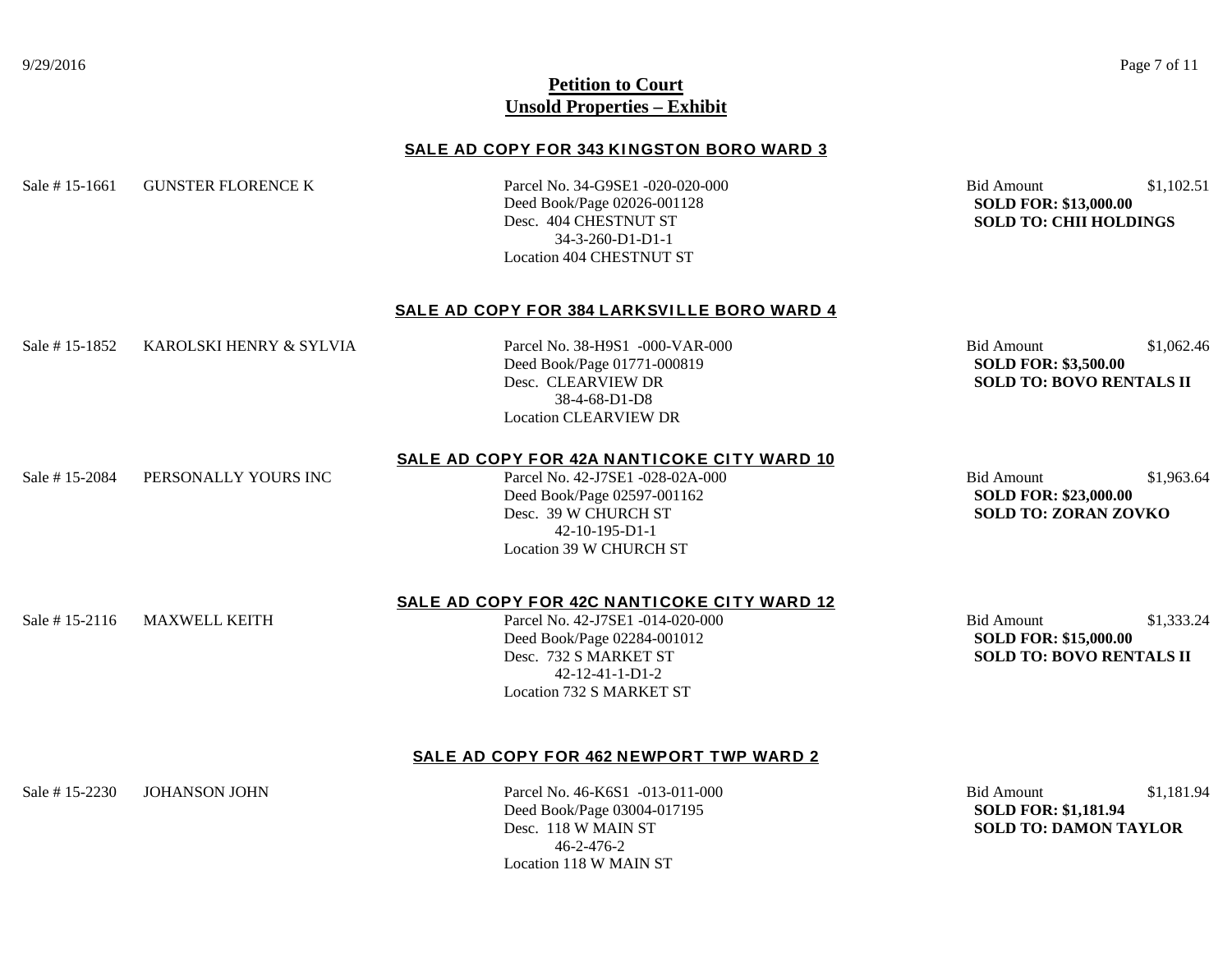Sale # 15-2240 COOK WILLIAM J JR Parcel No. 46-K6S1 -022-002-000 Bid Amount \$1,423.18

Deed Book/Page 02712-000659 **SOLD FOR: \$3,500.00** Desc. 106 W MAIN ST **SOLD TO: DAVID G.**<br>46-2-22-8 **WILDONE** Location 106 W MAIN ST

46-2-22-8 **WILDONER**

## **SALE AD COPY FOR 48B PLYMOUTH BORO WARD 11**

Sale # 15-2405 YOUNG LEONA Parcel No. 48-H8SE1 -002-008-000 Bid Amount \$1,222.80

Deed Book/Page 02681-000883 **SOLD FOR: \$3,500.00** 48-11-138-7 Location 9 W WALL ST

Desc. 9 W WALL ST **SOLD TO: EFRAIN LOPEZ, JR.**

## SALE AD COPY FOR 501 PLAINS TWP WARD 1

Sale # 15-2512 COUNTERMAN JAMES P Parcel No. 50-F10SE4-006-001-000 Bid Amount \$1,298.11

Deed Book/Page 03012-226771 **SOLD FOR: \$1,298.11** 50-1-95-6 **PLAINS** Location 142 BURKE ST

**SOLD TO: TOWNSHIP OF** 

## SALE AD COPY FOR 507 PLAINS TWP WARD 7

Sale # 15-2574 SCHLOEMER WILLIAM R Parcel No. 50-G10SE1-007-002-000 Bid Amount \$1,147.47

Deed Book/Page 03007-274303 **SOLD FOR: \$2,500.00** Desc. 2 R HOPKINS ST **SOLD TO: HENRY DAVID** 50-7-224-10 Location 2 R HOPKINS ST

# **SALE AD COPY FOR 50Z PLAI NS TWP - COAL**

Sale # 15-2626 LEUTHE JAMES L<br>  $Parcel No. 50-G11 -00B-009-000$  Bid Amount \$1,580.27 Deed Book/Page 02123-000971 **SOLD FOR: \$9,000.00** Desc. PT LOT 15 2ND DIV CPT **SOLD TO: CHARLES** 50-C-39-T1-3 **ADONIZIO** Location PT LOT 15 2ND DIV CPT

Sale # 15-2627 LEUTHE JAMES L Parcel No. 50-G11 -00B-010-000 Bid Amount \$1,646.02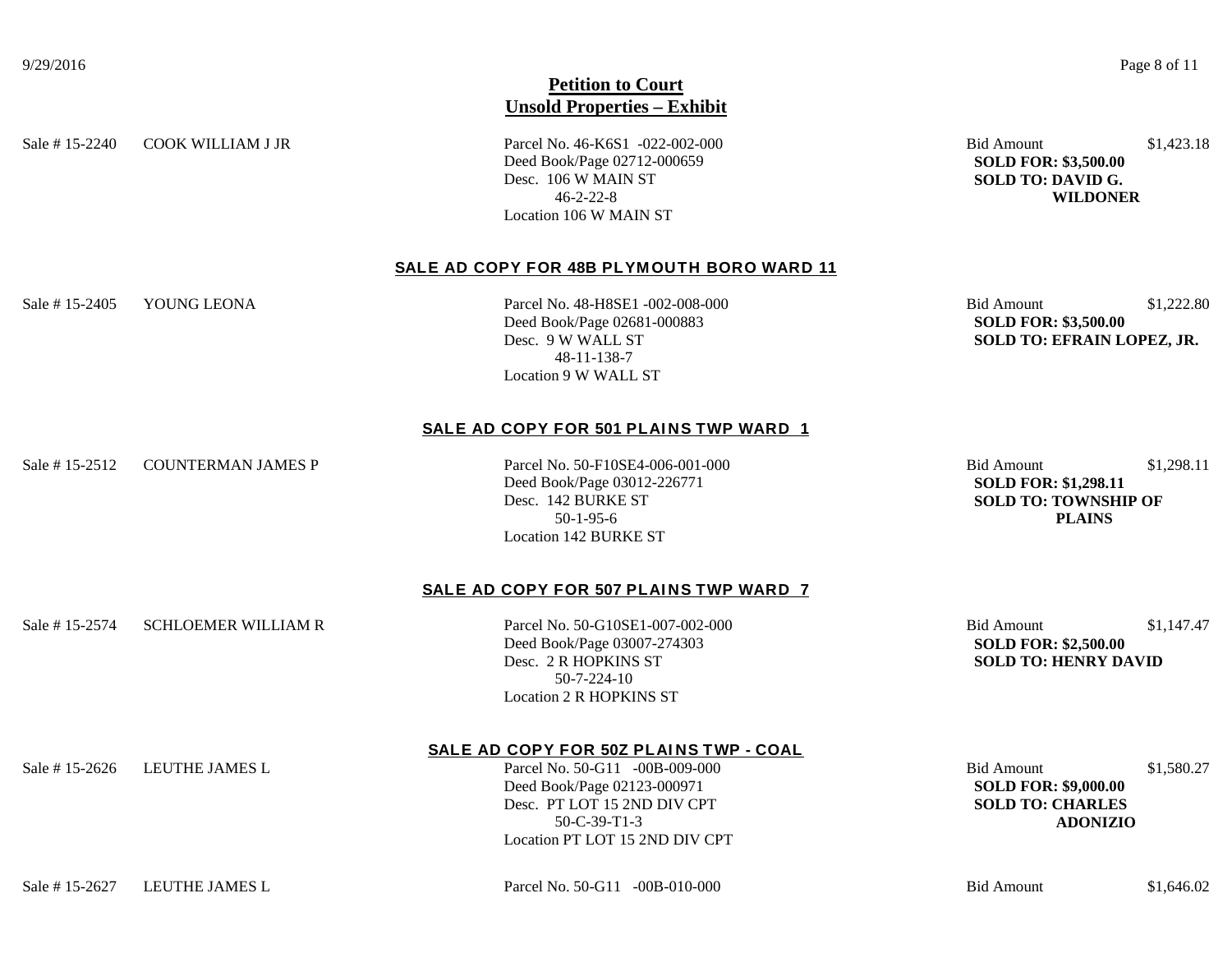|                        | <b>Petition to Court</b>                                                                                                                                               |                                                                                                                      |
|------------------------|------------------------------------------------------------------------------------------------------------------------------------------------------------------------|----------------------------------------------------------------------------------------------------------------------|
|                        | <b>Unsold Properties - Exhibit</b><br>Deed Book/Page 02123-000308<br>Desc. PT LOT 14 2ND DIV CPT<br>50-C-38-T1-3<br>Location PT LOT 14 2ND DIV CPT                     | <b>SOLD FOR: \$3,000.00</b><br><b>SOLD TO: CHARLES</b><br><b>ADONIZIO</b>                                            |
| LEUTHE JAMES L         | Parcel No. 50-G11 -00B-011-000<br>Deed Book/Page 02123-000316<br>Desc. PT LOT 13 2ND DIV CPT<br>$50 - C - 37 - T1 - 3$<br>Location PT LOT 13 2ND DIV CPT               | \$1,573.89<br><b>Bid Amount</b><br><b>SOLD FOR: \$7,000.00</b><br><b>SOLD TO: CHARLES</b><br><b>ADONIZIO</b>         |
| <b>LEUTHE JAMES L</b>  | Parcel No. 50-G11 -00B-10A-000<br>Deed Book/Page 02123-000310<br>Desc. PT LOT 14 2ND DIV CPT<br>50-C-513-3<br>Location PT LOT 14 2ND DIV CPT                           | <b>Bid Amount</b><br>\$1,550.84<br><b>SOLD FOR: \$9,500.00</b><br><b>SOLD TO: CHARLES</b><br><b>ADONIZIO</b>         |
| DALKIEWICZ SAMUEL      | SALE AD COPY FOR 540 ROSS TWP<br>Parcel No. 54-F4 -00A-039-000<br>Deed Book/Page 02536-000653<br>Desc. GRASSY POND RD<br>54-311-D1-2<br><b>Location GRASSY POND RD</b> | <b>Bid Amount</b><br>\$1,050.16<br><b>SOLD FOR: \$1,050.16</b><br><b>SOLD TO: ROB &amp; JESSICA</b><br><b>MCCLAY</b> |
|                        | SALE AD COPY FOR 550 SALEM TWP                                                                                                                                         |                                                                                                                      |
| <b>LAND TYCOON INC</b> | Parcel No. 55-M3 -00A-04H-000<br>Deed Book/Page 03013-134106<br>Desc. 183 SAW MILL RD<br>55-251-D3-D2-2<br>Location 183 SAW MILL RD                                    | <b>Bid Amount</b><br>\$1,161.45<br><b>SOLD FOR: \$1,161.45</b><br><b>SOLD TO: LORI ASHTON</b>                        |
|                        |                                                                                                                                                                        |                                                                                                                      |

# **SALE AD COPY FOR 600 SUGAR NOTCH BORO**

**Deed Book/Page 03009-215110 SOLD FOR: \$2,200.00 SOLD FOR: \$2,200.00 Desc. 350 RILEY ST** 

Sale # 15-2971 KREPPS CHRIS Parcel No. 60-J8SE3 -009-002-000 Bid Amount \$1,109.43 **SOLD TO: MLDF GROUP LLC**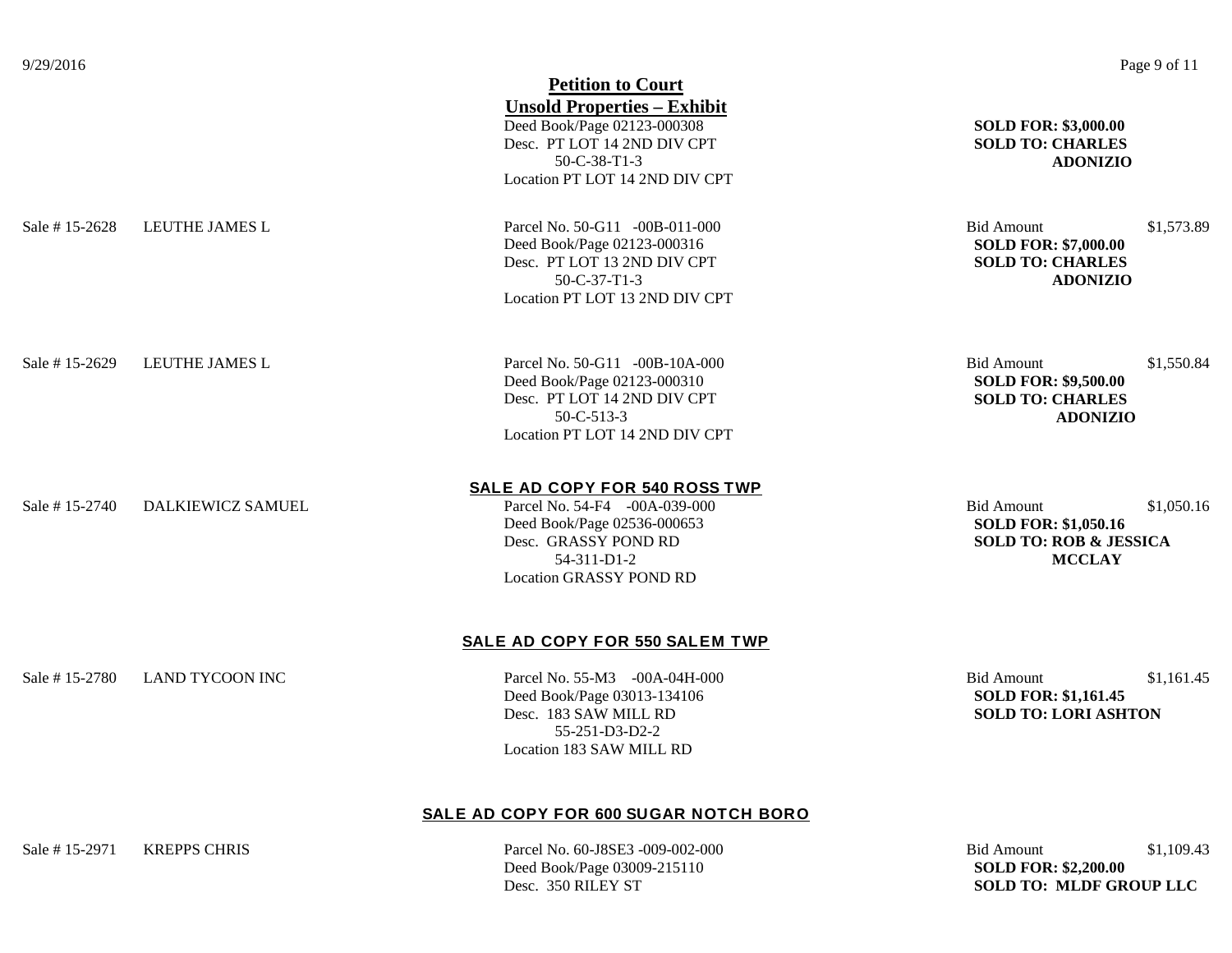# **Petition to Court Unsold Properties – Exhibit** 60-C-2-D6-2-R-D3-T-1 Location 350 RILEY ST

## **SALE AD COPY FOR 632 WEST HAZLETON WARD 2**

Sale # 15-3055 HINKLE STEPHEN P & JOELLE Parcel No. 63-T7SE2 -006-021-000 Bid Amount \$1,226.53

Deed Book/Page 03004-021532 **SOLD FOR: \$18,000.00** Location 21 E OAK ST

**SOLD TO: SANTIAGO** 63-2-76-5 **DOMINGUEZ**

Sale # 15-3057 HINKLE STEPHEN P & JOELLE Parcel No. 63-T7SE2 -006-21A-000 Bid Amount \$933.03

**Deed Book/Page 03004-021532 <br>Desc. 23 E OAK ST SOLD TO: RAMON J.** 63-2-76-2-D2-2 Location 23 E OAK ST

**SOLD TO: RAMON J. PENA** 

## **SALE AD COPY FOR 633 WEST HAZLETON WARD 3**

Sale # 15-3079 KOSCIUSKO T POL AM CIT CLUB Parcel No. 63-T7SE2 -016-018-000 Bid Amount \$999.58

Deed Book/Page **SOLD FOR: \$52,000.00** Desc. 219 WINTERS AVE **SOLD TO: JOSE E. COLON** 63-3-372-1 Location 219 WINTERS AVE

## **SALE AD COPY FOR 660 WEST WYOMING BORO**

Sale # 15-3203 GRUBER JOHN & HELEN Parcel No. 66-F10S4 -004-004-000 Bid Amount \$1,058.48

Deed Book/Page **SOLD FOR: \$1,058.48** 66-411-1 Location HAMILTON

Desc. HAMILTON **SOLD TO: DAMON TAYLOR**

## **SALE AD COPY FOR 714 HAZLETON CITY WARD 4**

Sale # 15-3388 HERRON JR CHARLES F & CECELIA Parcel No. 71-T8SW34-017-008-000 Bid Amount \$1,401.93

**Deed Book/Page 01722-001126 SOLD FOR: \$28,000.00**<br> **Desc. -115 E BIRCH ST** SOLD TO: **EDISON FE** 71-4-229-D2-3

**SOLD TO: EDISON FERREIRA**